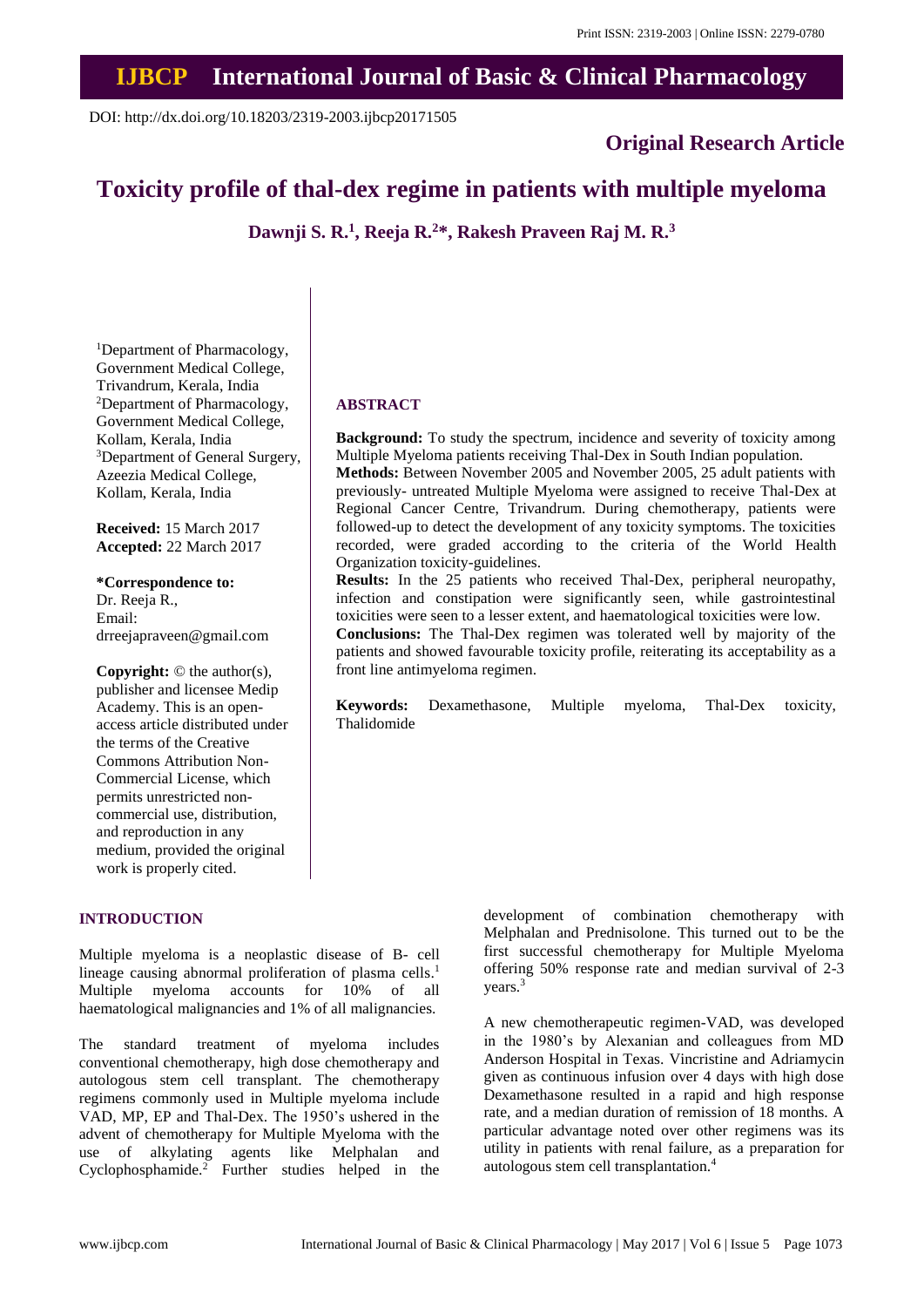Recently, Thalidomide was introduced in the armamentarium against Multiple Myeloma. It was initially used in refractory cases but is now considered as a standard therapy for Multiple Myeloma. Thalidomide as an angiogenesis inhibitor, was first reported by D' Amalo et al in, and used as an antimyeloma agent by Barlogue and colleagues.

Our study focuses on the toxicity profile of Thal-Dex in South Indian population.

The objective of the study was to study the spectrum of toxicities due to chemotherapy with Thal-Dex regime in patients newly-diagnosed with Hodgkin's disease. To study the incidence and the severity of these toxicities by grading them according to WHO guidelines.

### **METHODS**

This was a prospective unicentric clinical study conducted at the Dept. of Medical Oncology, Regional Cancer Centre, Trivandrum, from November 2005 to November 2006. Patients with newly diagnosed Multiple Myeloma, aged more than 21 years and planned for Thal-Dex regimen were included in the study after obtaining institutional ethics committee approval. After informed consent, a detailed history-taking and clinical examination was performed to assess the extent of disease. Base line laboratory investigations prior to therapy were performed and recorded. The battery of baseline investigations included complete blood count, routine blood biochemistry tests, serum and 24-hour urine electrophoresis, serum Immunoglobulin, beta2 macroglobulin, C-reactive protein, ECHO, complete neurological evaluation etc. All these tests were repeated before each cycle of chemotherapy. X-ray, skeletal survey and bone marrow aspiration were repeated after 6 months of treatment.

*Chemotherapy was administered according to the following schedule*

Thal-Dex regimen: Thalidomide is started in low doses of 50 mg/day and the dose is increased up to 400- 800mg/day depending on patients' tolerability. It is given orally daily throughout the cycle. Dexamethasone-40mg OD orally 1-4, 9-12, 17-20 days in a month, for a total period of 6 months.

Taking into account that the combination of Thalidomide and Dexamethasone is accompanied by increased incidence of DVT, concomitant daily administration of Aspirin 75 mg was given to all patients. Administration of Bisphosphonates was allowed in this regimen. During the course of chemotherapy regimen patients were assessed to detect the development of any adverse drug reactions/ toxicity symptoms. Laboratory test done during the course were reviewed for any abnormality. After recording toxicity, they were graded according to WHO guidelines. The common toxicities looked for in this study were haematological, gastrointestinal, neurological, respiratory, cardiovascular, renal, dermatological, endocrine and infections.

### **RESULTS**

Twenty-five patients with newly diagnosed multiple myeloma with a median age of 54 years were enrolled in the study, from November 2005 to November 2006. These patients were scheduled to receive Thal-Dex protocol. All patients received Aspirin 75 mg daily and Zoledronic acid 4 mg i/v infusion monthly. The baseline characteristics of 25 patients are shown in Table 1.

The treatment plan used according to the clinical assessment is shown in Table 2. Haematological and nonhaematological toxicities are listed in Table 3.

| Age (Years)                         |             | <b>Laboratory parameters</b>        |               |                       |  |
|-------------------------------------|-------------|-------------------------------------|---------------|-----------------------|--|
| <b>Range: 27-68</b>                 |             |                                     |               |                       |  |
| Median: 54                          |             | <b>Median</b>                       |               | (Range)               |  |
| <b>Sex</b>                          |             |                                     |               |                       |  |
| Male                                | 15          | Hb(g/dl)                            |               | $10gm(6-12)$          |  |
| Female                              | 10          | $TC$ cell/mm <sup>3</sup>           |               | 7000 (4000-11000)     |  |
| <b>Performance status</b>           | No. (%)     | PL cells/ $mm3$                     |               | 190000 (75000-4 lakh) |  |
| 0                                   | 1(4)        | $RBS(mg\%)$                         |               | $110(80-120)$         |  |
|                                     | 10(40)      |                                     | <b>Normal</b> | <b>Increased</b>      |  |
| $\overline{2}$                      | 9(36)       | <b>RFT</b>                          | 20            | 5                     |  |
| 3                                   | 3(12)       | <b>LFT</b>                          | 19            | 6                     |  |
| 4                                   | 2(8)        | $CRP$ (done 26)                     | 11            | $\overline{4}$        |  |
| <b>Myeloma stage (Durie-Salmon)</b> | No. $(\% )$ | $\beta_2$ M (done 30)               | 11            | 9                     |  |
| Stage-1                             | 1(4)        |                                     |               |                       |  |
| Stage-2                             | 11 (44)     | A/G reversal (present 6, absent 19) |               |                       |  |
| Stage-3                             | 13(52)      |                                     |               |                       |  |

### **Table 1: Characteristics of 25 patients with multiple Myeloma.**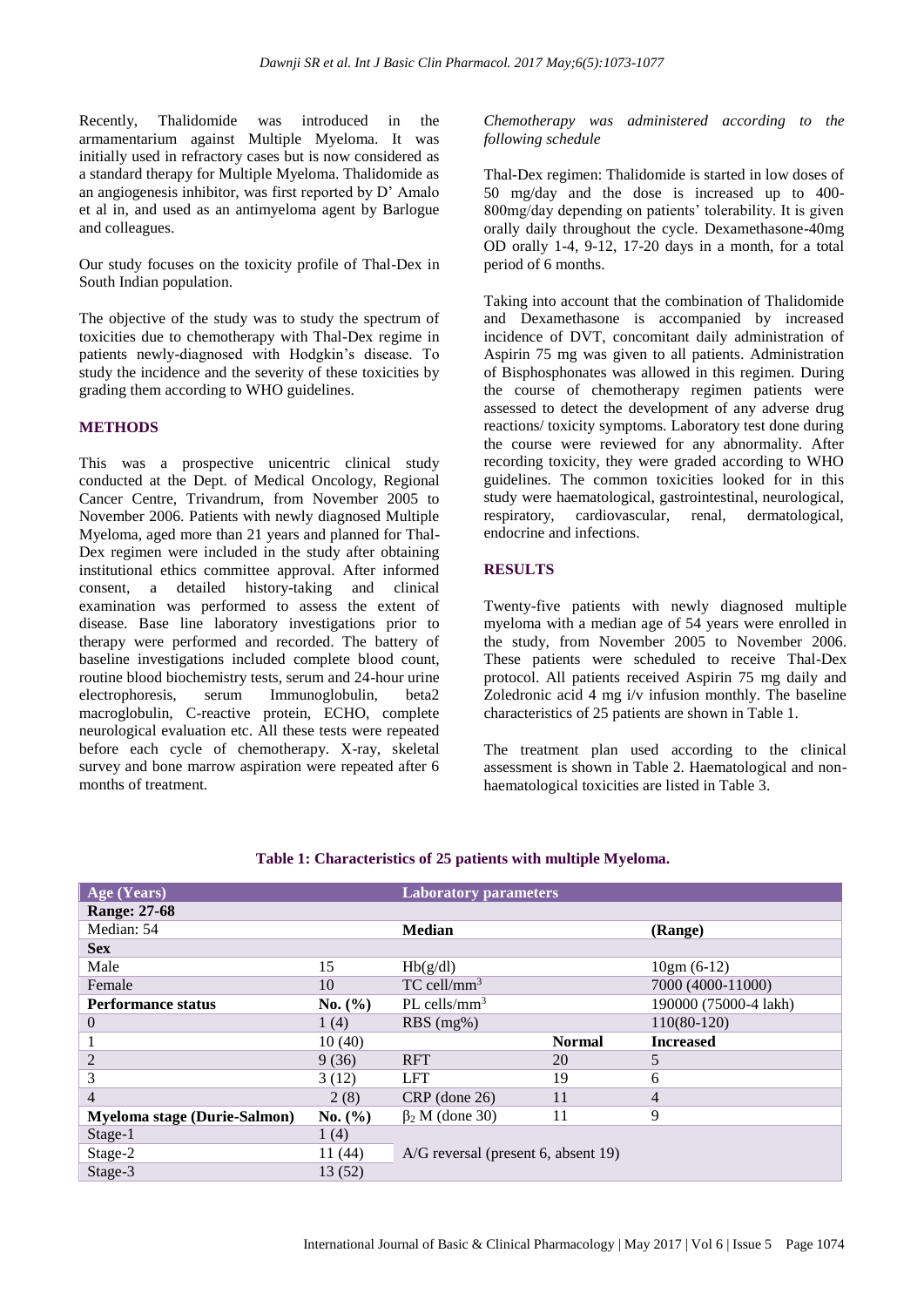### **Table 2. Treatment Plan with Thal-Dex.**

| No. of           |                                 | 31 | Radiotherapy?  |
|------------------|---------------------------------|----|----------------|
| Patients         | cycles cycles cycles <b>Yes</b> |    | N <sub>0</sub> |
| Thal-<br>Dex(25) |                                 |    | 18             |

### **Table 3. Toxicity profile of 25 patients with Multiple Myeloma on Thal-Dex.**

| <b>Toxicity profile</b>          | <b>Number of patients</b> |
|----------------------------------|---------------------------|
| <b>Haematology</b>               |                           |
| Anaemia                          | 15                        |
| Leucopenia                       | $\overline{2}$            |
| Thrombocytopenia                 | $\mathfrak{D}$            |
| <b>Gastrointestinal</b>          |                           |
| Gastritis                        | 19                        |
| Constipation                     | 22                        |
| Anorexia                         | 3                         |
| <b>Nausea</b>                    | $\theta$                  |
| Vomiting                         | 0                         |
| Stomatitis                       | 03                        |
| Foreign body sensation in throat | 3                         |
| <b>Endocrine</b>                 |                           |
| Hyperglycemia                    | 10                        |
| Central Nervous System           |                           |
| Peripheral neuropathy            | 15                        |
| <b>Dermatology</b>               |                           |
| Alopecia                         | 0                         |
| Pigmentation                     | $\theta$                  |
| Oedema                           | 10                        |
| <b>Infections</b>                | 13                        |
| <b>Deep Vein Thrombosis</b>      | 0                         |
| Hypothyroidism                   | $\theta$                  |
| <b>Acute Renal Failure</b>       | 1                         |

### **DISCUSSION**

The aim of treatment in Multiple myeloma with first-line chemotherapeutic regimens is primarily to achieve high response rate and early reduction of tumour burden, that too, with the least possible toxicity to bone marrow stem cells, since HDT and ASCT in eligible patients is by now the only therapeutic strategy that prolongs overall survival. $4.5$  Regimens like VAD, VAD-like regimen, proteosome inhibitors, have replaced MP in the last few decades and have been widely accepted as first line treatment in Multiple myeloma, inducing early objective responses in  $55-67\%$  of patients.<sup>6,7</sup> Recently the combination of Thalidomide and Dexamethasone has been proposed as the new initial therapy in Multiple Myeloma. <sup>8</sup> Thal-dex has proved effective in previous studies, yielding response rate of 63-72%, and rapid onset of remission in newly diagnosed Multiple myeloma patients.9,10 Moreover, Cavo et al in a retrospective matched case control analysis claimed that Thal-Dex is superior to VAD as primary treatment in preparation for ASCT in terms of response rate and myeloma cell mass reduction and equally as effective as VAD in terms of stem cell collection.<sup>11</sup>

In general, the side-effects of any chemotherapy regimen, limit the effectiveness of therapy substantially. All investigators seek new modalities or combinations that can produce a high response whilst reducing the incidence and severity of side effects. In our study, toxic manifestations of Thal-Dex regimen were, in general, tolerated well and mostly were reversible.

Most of the patients in the present study have a performance status of Grade-1 at presentation. Two patients on Thal-Dex regimen showed worsening of performance status due to progression of the disease. Haematological toxicities were well tolerated, never requiring temporary withdrawal of therapy. Anaemia was the most common haematological toxicity observed. During chemotherapy, most patients had Grade-1 (15 patients) in every cycle, Grade-4 was the maximum toxicity in only 3 patients and required blood transfusion. Leucopenia and thrombocytopenia were not major toxicity issues in this study (>Grade-2=0).

The most common metabolic derangement observed was hyperglycaemia. During therapy 10 patients developed hyperglycaemia ( $\geq$ Grade-2 = 6 patients). All required antidiabetic therapy.

Unlike other chemotherapy regimens, gastrointestinal toxicities were not distressing to patients. The most common GIT toxicities encountered in Thal-Dex were gastritis and constipation. Out of the 25 patients, 20 patients developed gastritis (Grade-1), 20 patients developed constipation. None of the patients progressed beyond Grade-2 toxicity. There was no nausea or vomiting, only three patients had anorexia. Two patients had grade-1 stomatitis. Three patients complained of foreign-body sensation throat.

Regarding pulmonary toxicity 5 patients developed upper respiratory tract infection. Four patients developed pneumonia. Minor toxicities like cough and dyspnoea, were noticed in 6 patients.

No cardiac abnormality was noted in Thal-Dex regimen. There were no cases of alopecia too.

Neurotoxicity was observed in Thal-Dex regimen. Out of 25 patients on Thal-Dex regime n 12 developed Grade-1 and 2 developed Grade-2 sensory involvement. Thal-Dex showed development of peripheral neuropathy even in non-diabetics. After the fifth cycle, one patient developed foot-drop.

Dermatological toxicities were almost absent on Thal-Dex regimen except one patient who developed maculopapular drug eruption all over the body after the first cycle and was managed with temporary stoppage of drug followed by gradually increasing the dose. Oedema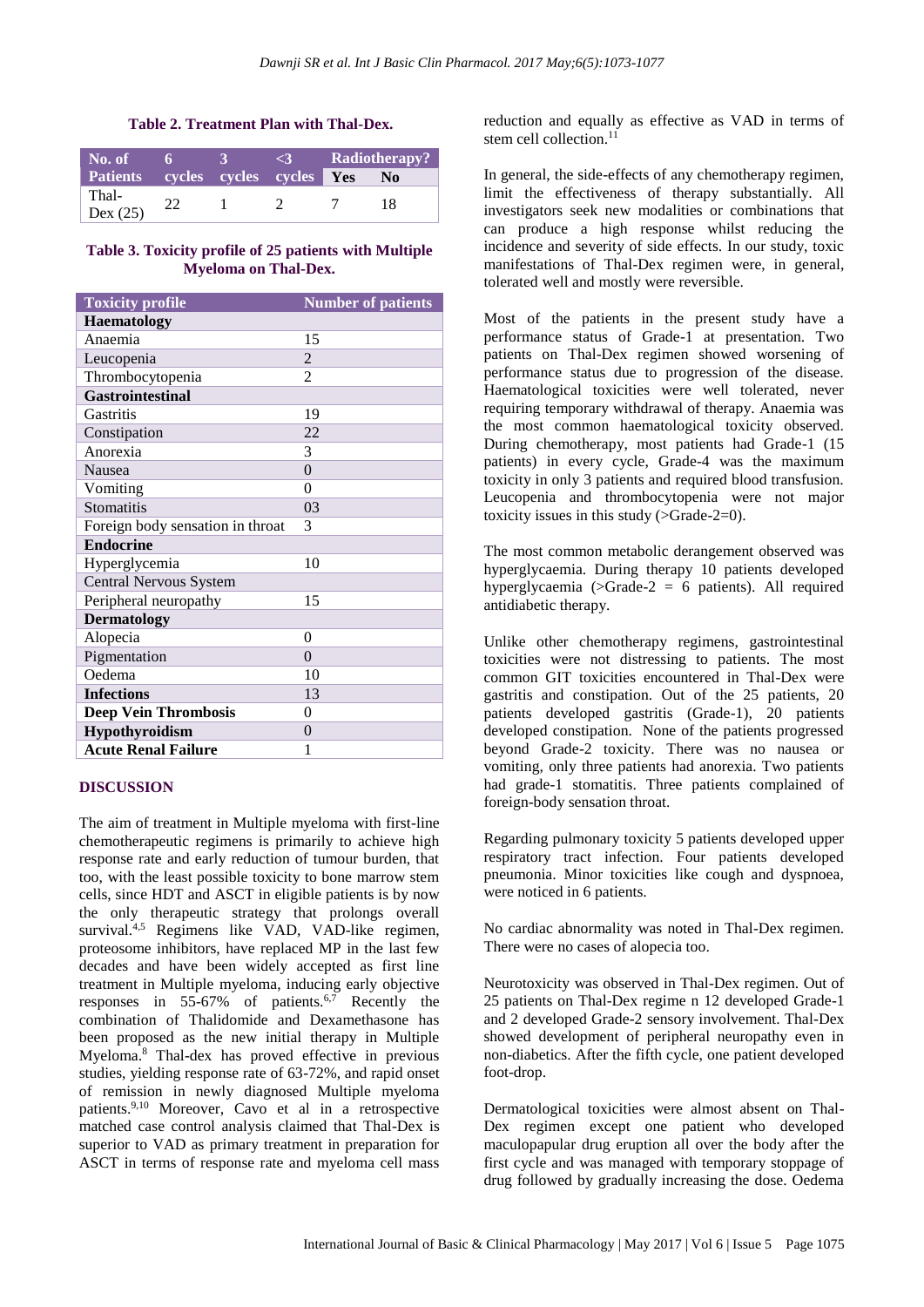was noticed in 10 patients, 9 with grade-1, and one patient with grade-4. Six patients developed fever (Grade-1). Myalgia and muscle cramps were the minor complaints in this regimen. Ten patients developed grade-1 infection.

Various clinical trials on Multiple myeloma patients treated with Thalidomide at doses ranging from 50-800 mg/day had shown that the most common side effects were sedation (6%-77%), fatigue (27%-67%), constipation (18%-86%), dizziness (4%-28%), dry skin/rash (3%-35%), leucopenia (2%-26%) and peripheral neuropathy  $(9\% - 24\%)$ .<sup>12</sup> In our study Thal-Dex regimen showed sedation (28%), fatigue (36%), constipation (80%), dizziness (12%), dry skin (36%), and peripheral neuropathy (40%).

One patient developed jaundice and altered liver function in this regimen.

Renal function was satisfactory in all patients except in one who developed acute renal failure after fifth cycle of Thal-Dex and required haemodialysis.

Various studies have shown that Thalidomide depressed the activity of thyroid gland and hypothyroidism has been reported.<sup>13</sup> However in our study thyroid function abnormalities was not reported. Two patients, who were already on treatment for hypothyroidism and were given Thal-Dex regimen, did not show any alteration in thyroid function tests during study period.

In Phase-III Eastern Co-operative Oncology group study of Thal-Dex regimen, 18% patient developed Grade-3 Deep Vein Thrombosis.<sup>14</sup> In our study, none developed Deep Vein Thrombosis. However, all patients in our study were on a daily dose of Aspirin.

In our study one death, due to progression of disease, occurred while on this regime.

### **CONCLUSION**

Thal-Dex is an effective antimyeloma agent with favorable toxicity profile. Thal-Dex may be considered an effective and relatively well tolerated oral alternative to the more complex VAD regimen as front line therapy for multiple myeloma patients who are candidates for autologous transplantation. Over all, Thalidomide is a very safe drug and relatively high doses can be given for a long duration without any significant side-effects. However, the survival of patients on these regimens could not be assessed and this has to be determined by doing a prolonged period of study. A drawback of this study is the small number of patients studied. By increasing the number of patients and the duration of the study, the toxicity profile and survival can be assessed more.

### **ACKNOWLEDGEMENTS**

Authors would like to thank all the patients who willingly participated in this study. Special thanks to the faculty and staff of RCC, Trivandrum, for their help and cooperation.

*Funding: No funding sources*

*Conflict of interest: None declared Ethical approval: The study was approved by the Institutional Ethics Committee of Regional Cancer Centre, Trivandrum*

### **REFERENCES**

- 1. Robert A. Vesico, James R Bernson. Myeloma, Macroglobulinemia and amyloidosis- Cancer treatment-Haskell 5<sup>th</sup> edition. 1999:1503-1539.
- 2. Gareth Morgan and Peter Selby-Myeloma-Oxford Textbook of Oncology, 2nd edition; 15-12:2419-55.
- 3. Vincent T, Divetta, Samuel Hellman, Steva A. Rosenberg. Antiangiogenesis agents: Cancer Principles and Practice of Oncology. 6<sup>th</sup> edition; 63:2765-70.
- 4. Singhal S, Metha J, Desikan R. Antitumor activity of Thalidomide in refractory Multiple Myeloma. NEJM. 1999;341:1565-71.
- 5. Attal M, Harousseau JL, Stoppa AM. A prospective randomized trial of autologous bone marrow transplantation and chemotherapy in Multiple Myeloma. NEJM. 1996;336:91-7.
- 6. Bardos A, Barlogie B, Siegel E. Autologous stem cell transplantation in elderly multiple myeloma patients over the age of 70 years. Br J Haematol. 2001;114:600-7.
- 7. Hussien MA, Wood L, Hsi E. Phase II trial of pegylated liposomal doxorubicin, Vincristine, and reduced-dose Dexamethasone combination therapy in newly diagnosed myeloma patients. Cancer. 2002;95:2160-8.
- 8. Richardson P, Anderson. Thalidomide K. Dexamethasone: A new standard of care for initial therapy in multiple myeloma. J Clin Oncol. 2006;132:155-67.
- 9. Rajkumar SV, Blood E, Vesole D. Eastern Cooperative Oncology Group. J Clin Oncol. 2006;24:31-6.
- 10. Weber D, Rankin K, Ga M. Thalidomide alone or with Dexamethasone for previously untreated multiple myeloma. J Clin Oncol. 2003;21:16-9.
- 11. Cavo M, Zamagni E, Tosi P. Superiority of Thalidomide and Dexamethasone over VAD as primary therapy in preparation for autologous transplantation for multiple myeloma. Blood 2005:106:35-39.
- 12. Dimopoulos MA, Eleutherkis V. Adverse effects of thalidomide administration in patients neoplastic diseases. Am J Med. 2004;117:508-15.
- 13. Badrose AZ, Siegal E, Bodenner D. Hypothyroidism in patients with multiple myeloma following